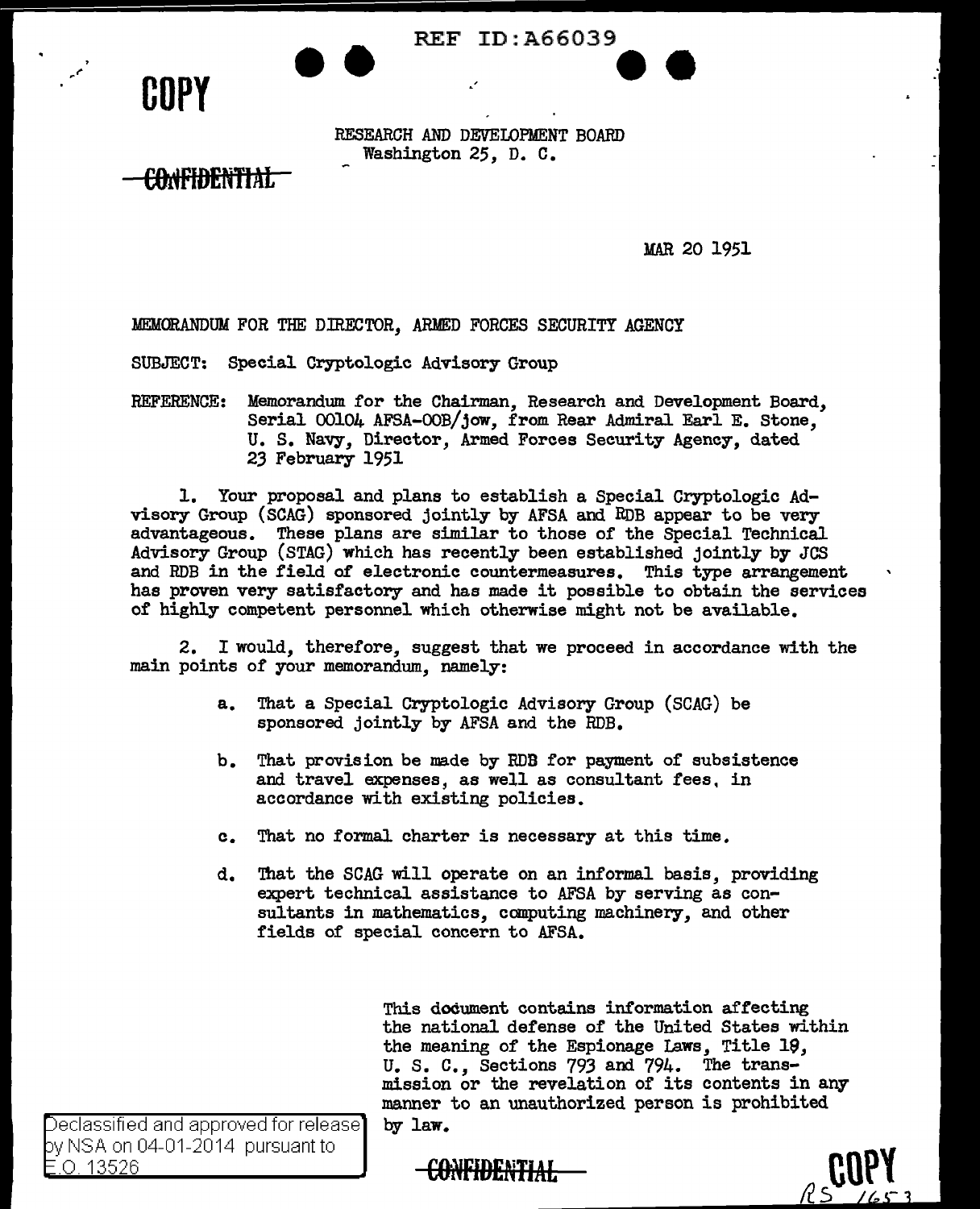

I

*3.* As soon as the choice of qualified personnel has been agreed upon jointly by AFSA and RDB, I would recommend that your Agency make the initial contact and explain the work required. Thereafter the RDB can process the necessary papers to have such individuals designated as consultants with provision for payment of travel, per diem and appropriate fees. I believe Mr. Speakman has had some preliminary discussion with Capt. Harper on this subject, and he is ready to assist you in working out the necessary details.

4. If the RDB can be of further assistance in this matter, please let me know, as the importance of the work in this field justifies increased emphasis.

 $/s/$ 

Wm. Webster WILLIAM WEBSTER Chairman

COPY.